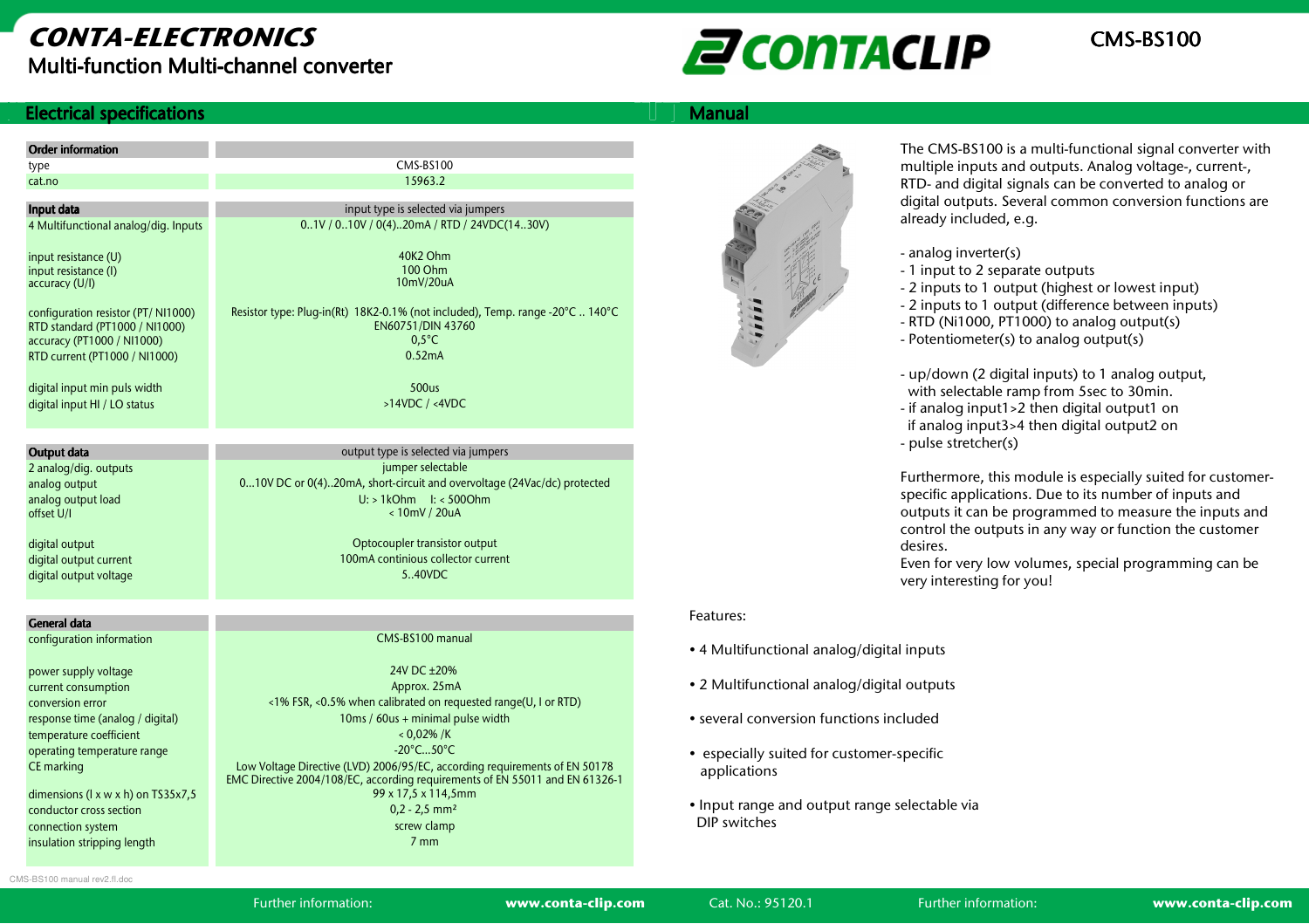# $E$ CONTACLIP  $\frac{\text{CMS-BS100}}{}$

#### **Configuration**



To open the module press the locking levers under the terminals with a screwdriver.

The module is configured by setting the dip-switches and jumpers according to this manual.

#### Connecting the module

The pin configuration for I/O and power connection is shown on the top of the module. The green Led on top indicates Power ON.

#### Input configuration

The CMS-BS100 has 4 multifunctional inputs which can be configured for measuring voltage, current, RTD and to detect digital signals. To configure the inputs a series of jumpers and/or additional resistors(not included) have to be set according to the text on the PCB. The inputs must be set as follows:

- Uin: jumper on U, resolution: jumper on 2.5V, no resistor placed •
- •Iin: jumper on I, resolution: jumper on 2.5V, no resistor placed
- •RTD: no jumper on input, resolution: jumper on 1V, resistor 18K2 0.1% placed
- •Digital in: jumper on U, resolution: jumper on 2.5V, no resistor placed

In the example drawing input1 is set to measure Voltage and input2 to measure current.

#### **Output configuration**

The CMS-BS100 has 2 multifunctional outputs which can be configured to output voltage, current and digital signals. To configure the outputs a series of jumpers have to be set according to the text on the PCB.

The outputs must be set as follows:

- Uout: jumper on U, 2 jumpers on ANA •
- •Iout: jumper on I, 2 jumpers on ANA
- •Digital out: no jumper on U/I, 2 jumpers on DIG

In the configuration example output1 is set to output current and output2 to output digital signals.



#### Function: splitter

Input1 is forwarded to both output1 and output2. This function is selected by setting the dipswitches as shown below.

| DIP. | כיוור | . . |
|------|-------|-----|
|      |       |     |

Select the input range:

| DIP <sub>5</sub> | DIP6 | value          |
|------------------|------|----------------|
| off              | off  | 0.10V / 0.20mA |
| off              | on   | 0.5V / 0.10mA  |
| on               | off  | 210V / 420mA   |
| on               | on   | 1.5V/2.10mA    |

Select the output range:

| DIP7 | DIP <sub>8</sub> | value          |
|------|------------------|----------------|
| off  | off              | 0.10V / 0.20mA |
| off  | on               | 0.5V / 0.10mA  |
| on   | off              | 210V / 420mA   |
| on   | on               | 1.5V/2.10mA    |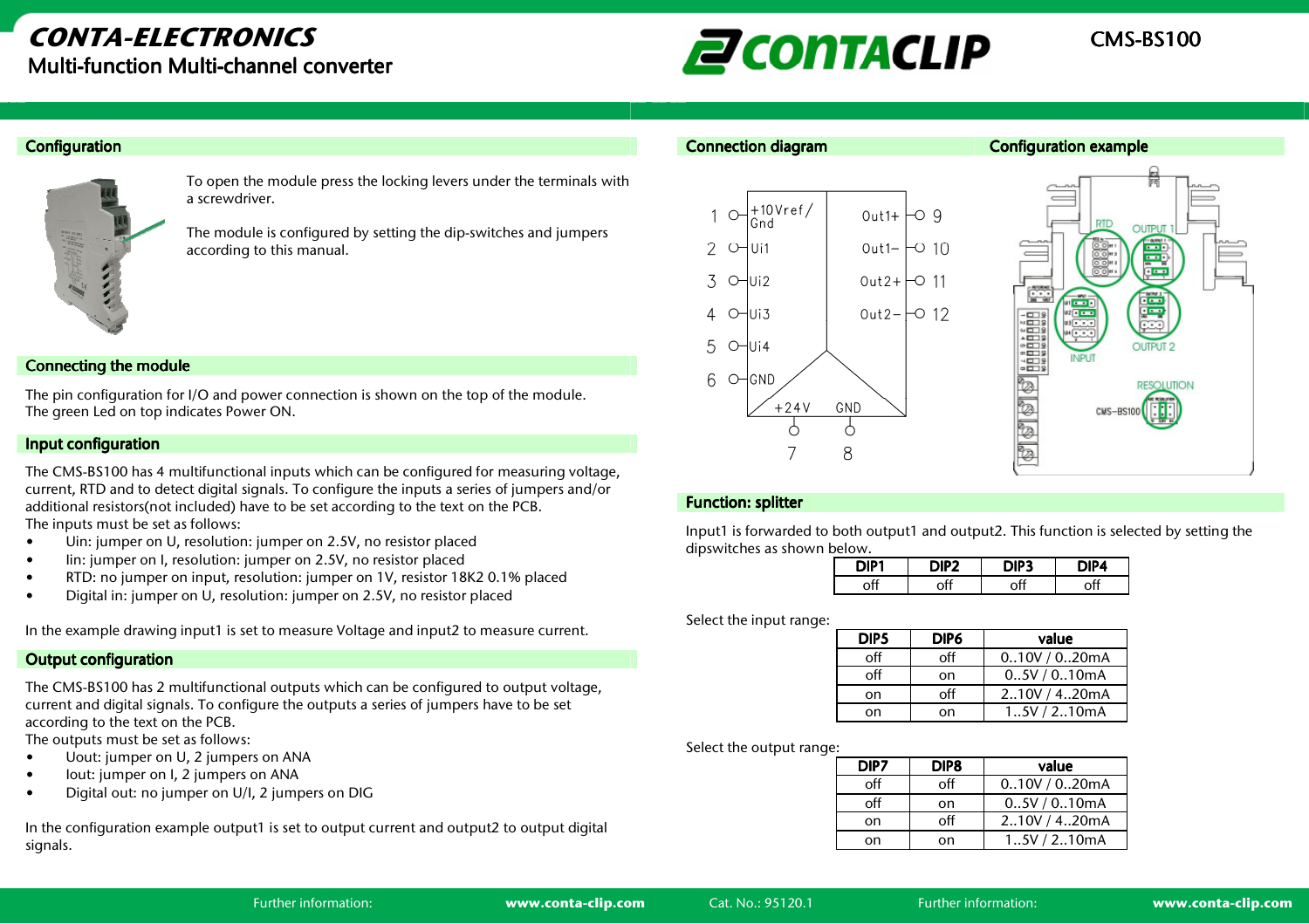

#### **Function: inverter**

The value from input1 and/or input2 is forwarded inverted to resp. output1 and/or output2. This function is selected by setting the dipswitches as shown below.

| DIP. | JIPZ. |    |
|------|-------|----|
|      | ۱П    | nn |

#### Select the input range:

| input1           |      | input2 |                  |                |
|------------------|------|--------|------------------|----------------|
| DIP <sub>5</sub> | DIP6 | DIP7   | DIP <sub>8</sub> | value          |
| off              | off  | off    | off              | 0.10V / 0.20mA |
| off              | on   | off    | on               | 0.5V / 0.10mA  |
| on               | off  | on     | off              | 2.10V / 4.20mA |
| on               | on   | on     | on               | 1.5V/2.10mA    |

#### Function: optocoupler out

The optocoupler out function behaves as shown in the switching diagram. Potentiometer P1 an P2 represent the threshold for input1, potentiometer P3 and P4 represent the threshold for input2. Input1 switches output1 and input2 switches output2.



- **A:** output1/2 switches on when value P1/P3 is reached. The output1/2 switches off when value P1 - P2 / P3 – P4 is reached.
- B: output1/2 switches on when value P1/P3 is reached. The relays switches off when value P2/P4 is reached.

All potentiometers represent a percentage from the selected input value. Full left turn is 0% and full right turn is 100%.

This function is selected by setting the dipswitches as shown below.

| .<br>. |         |    |             |
|--------|---------|----|-------------|
| DIP1   | . JIP 2 |    | <b>NIP4</b> |
|        | ٦Ħ      | on | ٦ť          |

Select the input range:

| DIP5 input1 | DIP6 input2 | value          |
|-------------|-------------|----------------|
| рff         | off         | 0.10V / 0.20mA |
| nn          | on          | 0.5V/0.10mA    |

Select the switching behaviour:

| DIP7 output1 | DIP8 output2 | value |
|--------------|--------------|-------|
|              |              |       |
| οn           | οn           |       |

#### Function: RTD

The RTD function forwards a temperature range from -20..140ºC to the selected output range, input1 to output1 and input2 to output2. This function is selected by setting the dipswitches as shown below.

| ЛΡ | י יחות ה |    | - - |
|----|----------|----|-----|
|    |          | nn | on  |

Select the input RTD:

| DIP5 input1 | DIP6 input2 | <b>RTD</b> |
|-------------|-------------|------------|
| off         | off         | NI1000     |
| on          | on          | PT1000     |

Select the output range:

| DIP7 output1 | DIP8 output2 | value          |
|--------------|--------------|----------------|
|              | оff          | 0.10V / 0.20mA |
| on           | on           | 210V / 420mA   |

#### Function: digital in to digital out

Digital input1 and input2 will be forwarded to resp. output1 and output2.

This function is selected by setting the dipswitches as shown below.

| DIP1 | כיונו | ∵יונ. | )IP4 |
|------|-------|-------|------|
| nn   | nĦ    |       |      |

Select the output type:

| output1 |      | output2 |      |              |
|---------|------|---------|------|--------------|
| DIP5    | DIP6 | DIP7    | DIP8 | value        |
| off     | off  | off     | off  | not inverted |
| off     | on   | off     | on   | inverted     |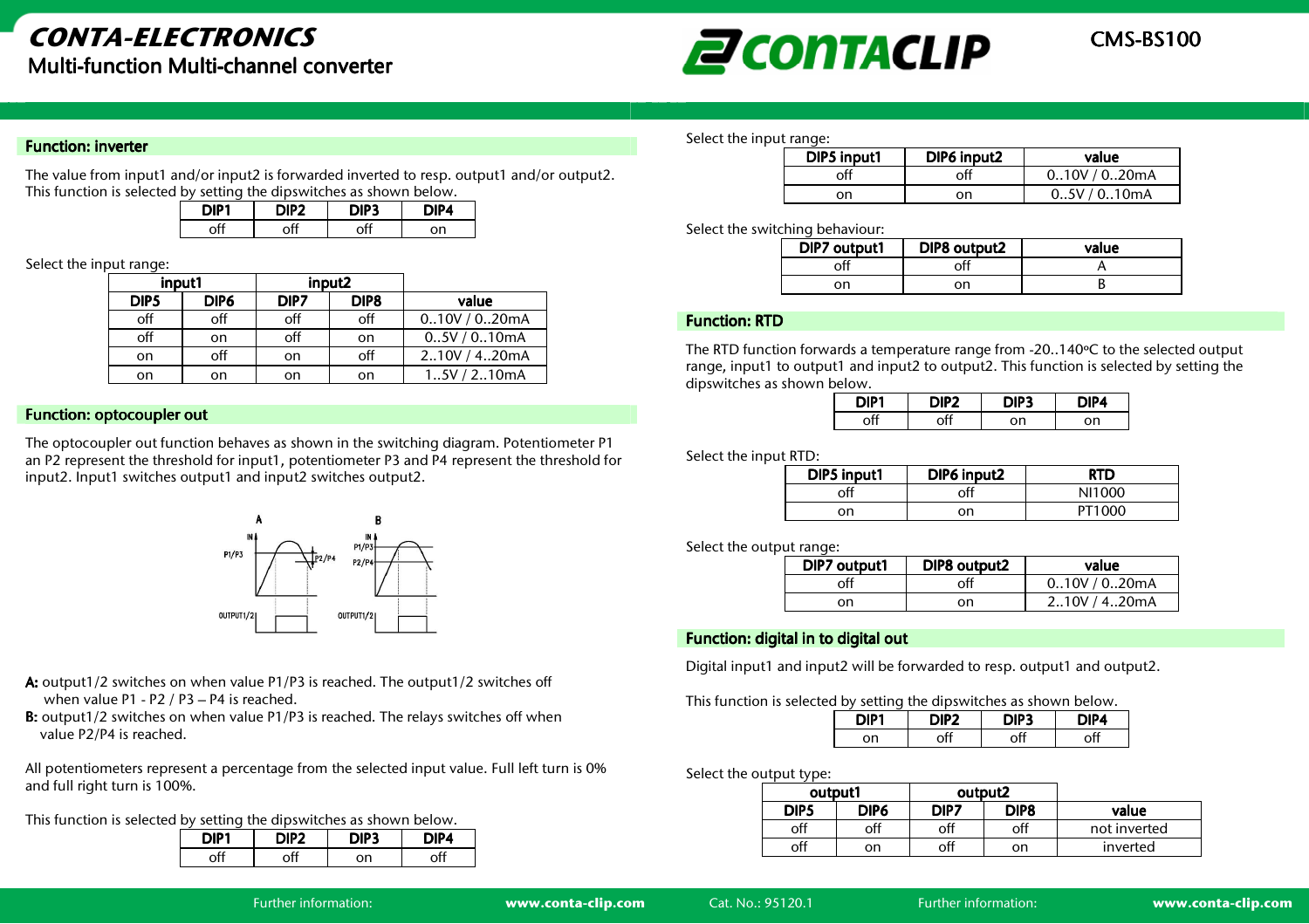

#### Function: absolute differential

The absolute differential between input 1 and 2 and/or input 3 and 4 will be forwarded to resp. output1 and output2.



This function is selected by setting the dipswitches as shown below.

| DIP1 | DIP <sub>2</sub> | DIP3 | DIP4 |
|------|------------------|------|------|
|      | nn               | ٦Ħ   | ∩ff  |

Select the input range:

| input1 |      | input2 |      |                   |
|--------|------|--------|------|-------------------|
| DIP5   | DIP6 | DIP7   | DIP8 | value             |
| off    | off  | off    | off  | / 0.20mA<br>0.10V |

#### Function: highest / lowest value

The highest / lowest value between input 1 and 2 and/or input 3 and 4 will be forwarded to resp. output1 and output2.



This highest value is selected by setting the dipswitches as shown below.

| DIP1 | 2טורו | " Pال | DIP4 |
|------|-------|-------|------|
| off  | on    |       | on   |

This lowest value is selected by setting the dipswitches as shown below.

| DIP <sub>1</sub> | DIP <sub>2</sub> | DIP3 | DIP4 |
|------------------|------------------|------|------|
|                  | nn               | on   |      |

Select the input range:

| input1      |      | input2 |      |          |
|-------------|------|--------|------|----------|
| <b>DIP5</b> | DIP6 | DIP7   | DIP8 | value    |
| off         | off  | off    | off  | / 0.20mA |

#### Function: analog to digital differential

Digital output1 switches when input1 > input2, output2 switches when input3 > input4. The difference between the inputs must be >1%.



This function is selected by setting the dipswitches as shown below.

| DIP1 | JIP2 | DIP3 | גטור |
|------|------|------|------|
|      | nn   | nn   | Ωn   |

Select the input range:

| input1 |      | input <sub>2</sub> |      |                |
|--------|------|--------------------|------|----------------|
| DIP5   | DIP6 | DIP7               | DIP8 | value          |
| off    | off  | off                | off  | 0.10V / 0.20mA |
| off    | on   | off                | on   | NI1000         |
| on     | off  | on                 | off  | PT1000         |

Note: due to different resolutions this function cannot combine U/I in with RTD in. When RTD is selected for input1/2, input3/4 must also be set as RTD.